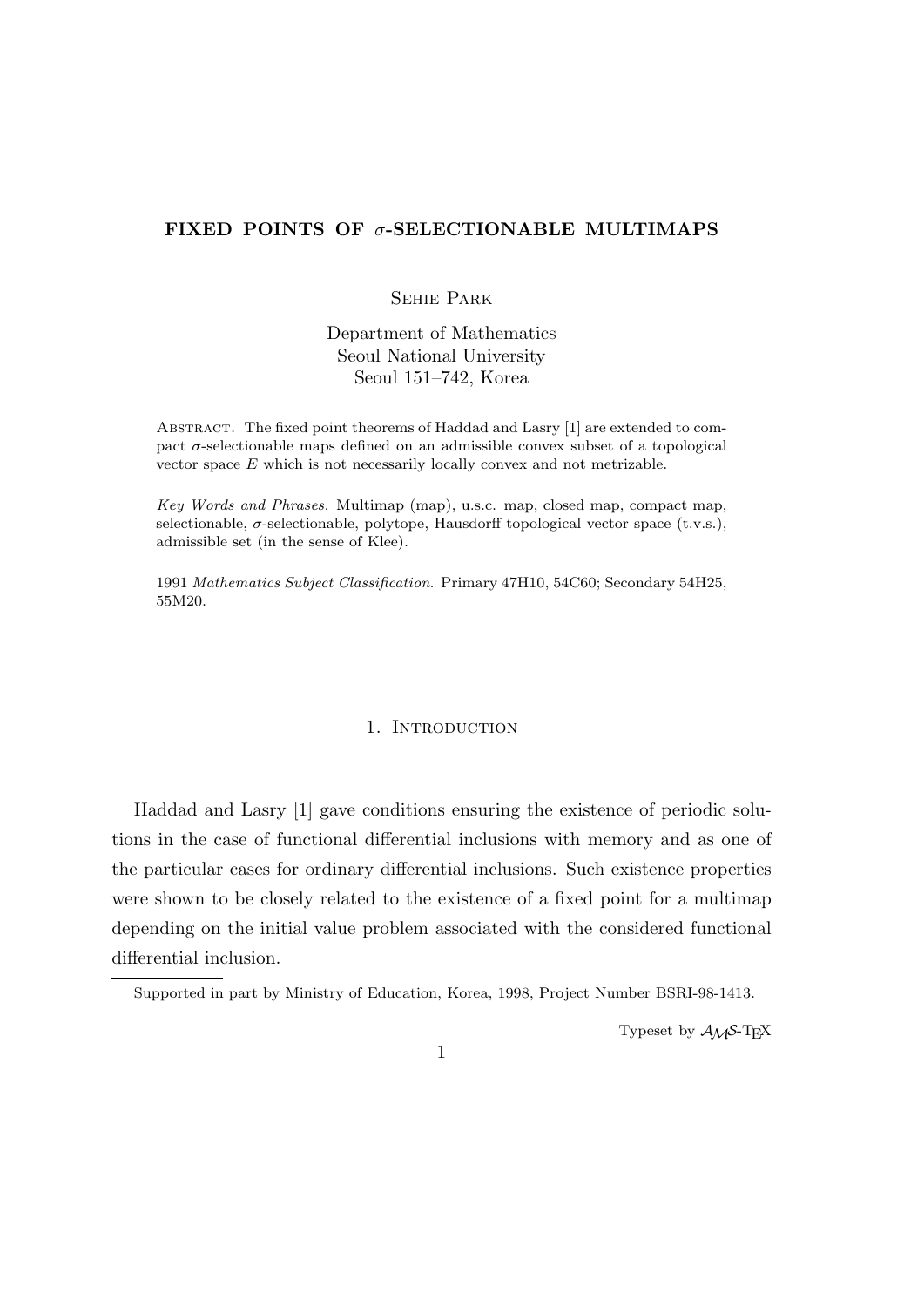In [1], the abstract notion of  $\sigma$ -selectionable multimaps were defined and some important fixed point theorems were developed for such a class of multimaps from a nonempty compact convex subset *H* of a locally convex metrizable vector space *E* into *H*.

In the present paper, we show that the fixed point theorems in [1] can be easily extended to compact  $\sigma$ -selectionable multimaps defined on a nonempty convex subset  $H$  of a topological vector space  $E$  which is not necessarily locally convex and not metrizable.

Our method is based on our previous works [5-7].

## 2. Preliminaries

A *multimap* or *map*  $\Gamma : X \to Y$  is a function from X into the power set of Y with nonempty values  $\Gamma(x)$  for  $x \in X$  and fibers  $\Gamma^-(y) = \{x \in X : y \in \Gamma(x)\}\)$  for  $y \in Y$ .

For topological spaces *X* and *Y*, a map  $\Gamma : X \to Y$  is said to be *upper semicontinuous* (u.s.c.) if the set  $\Gamma^+(\Omega) = \{x \in X : \Gamma(x) \subset \Omega\}$  is open in *X* for each open subset  $\Omega$  of *Y*; *closed* if its graph  $\text{Gr}(\Gamma) = \{(x, y) : x \in X, y \in \Gamma(x)\}\)$  is closed in  $X \times Y$ ; and *compact* if the closure  $\Gamma(X)$  of its range  $\Gamma(X)$  is compact in *Y*.

In this paper, we assume that every u.s.c. map has compact values, and that t.v.s. means Hausdorff topological vector spaces.

A map  $\Gamma: X \to Y$  is said to be *selectionable* if there exists a continuous map *γ* : *X*  $\rightarrow$  *Y* such that *γ*(*x*)  $\in$   $\Gamma$ (*x*) for all *x*  $\in$  *X*.

A map  $\Gamma$  :  $X \multimap Y$  is said to be *σ*-*selectionable* if there exists a sequence  ${\{\Gamma_n\}}_{n\in\mathbb{N}}$  of u.s.c. selectionable maps  $\Gamma_n: X \to Y$  such that

- (a)  $\Gamma_{n+1}(x) \subset \Gamma_n(x)$  for any  $x \in X$  and any  $x \in \mathbb{N}$ ; and
- (b)  $\Gamma(x) = \bigcap_{n \in \mathbb{N}} \Gamma_n(x)$  for any  $x \in X$ . 2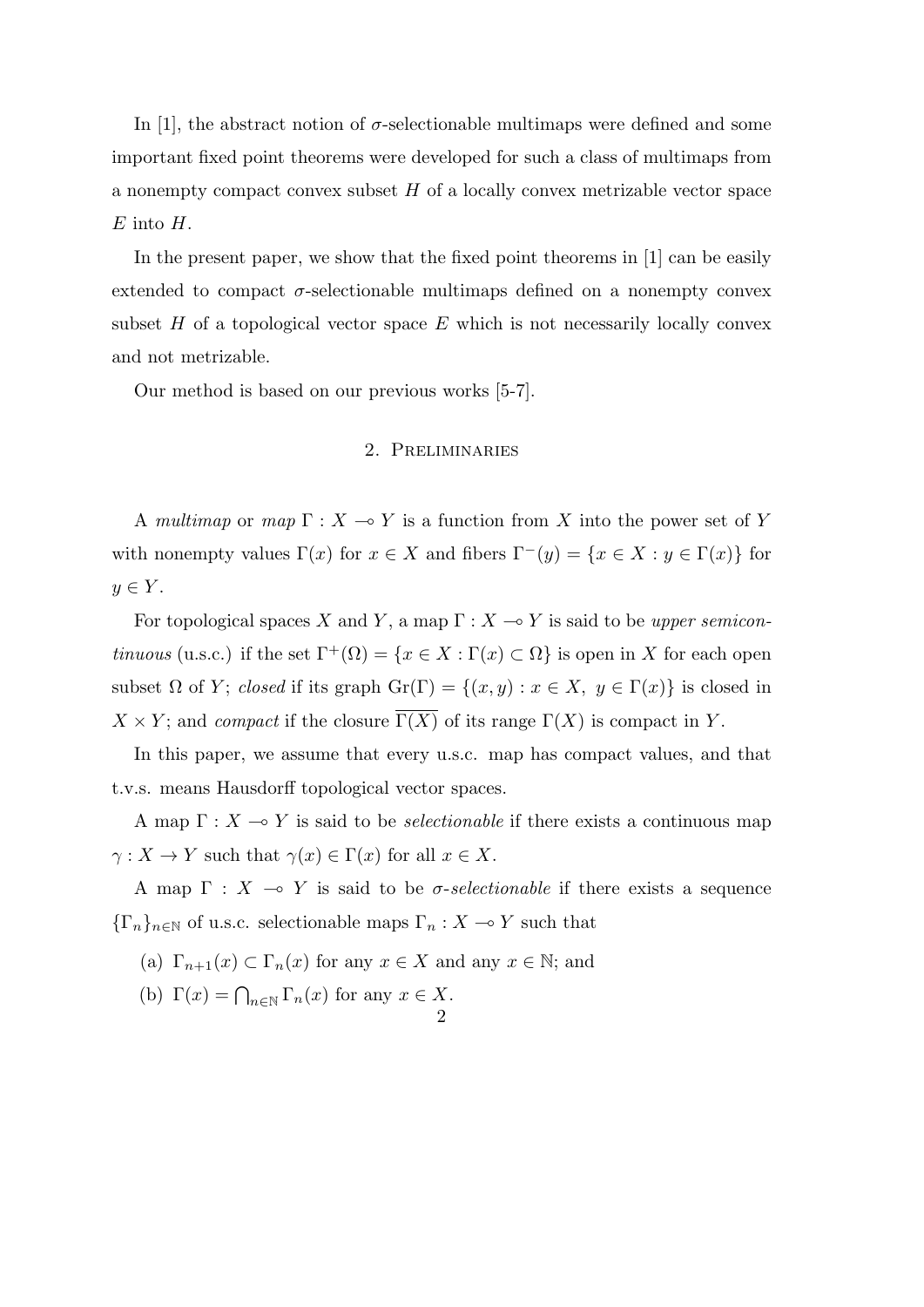The sequence  ${\{\Gamma_n\}}_{n\in\mathbb{N}}$  will be called a *representative sequence* of  $\Gamma$ .

Haddard and Lasry [1] defined the above notions for metric spaces *X* and *Y* , and gave some algebraic results associated with them and a number of important examples.

In fact, the following are some examples of  $\sigma$ -selectionable maps [1]:

(1) Every u.s.c. selectionable map.

(2) Every u.s.c. map with convex values from a metric space *X* into a compact convex subset *H* of a locally convex metrizable vector space *E*.

(3) Every u.s.c. map  $\Gamma$  with convex values from a metric space X into a Fréchet space *E* whenever  $\Gamma$  is totally bounded (i.e., the image by  $\Gamma$  of any ball in *X* is relatively compact in *E*).

(4) Any finite compositions, products (see Lemma 3 below), or linear combinations of the above type of maps.

We need the following:

**Lemma 1.** [1, Proposition A.I.1] *Every*  $\sigma$ -selectionable map  $\Gamma : X \to Y$  is u.s.c. (*with nonempty compact values*)*.*

**Lemma 2.** [1, Proposition A.I.3] *Let*  $\Gamma : X \to Y$  *be a σ-selectionable and*  $f :$ *Y*  $\rightarrow$  *Z continuous. Then*  $f \circ \Gamma : X \rightarrow Z$  *is*  $\sigma$ -selectionable.

**Lemma 3.** [1, Proposition A.I.4] *Let* Γ : *X*  $\rightarrow$  *Y and*  $\Delta$  : *X*  $\rightarrow$  *Z be σselectionable. The map*  $\Gamma \times \Delta : X \to Y \times Z$  *defined by*  $(\Gamma \times \Delta)(x) = \Gamma(x) \times \Delta(x)$ *for*  $x \in X$  *is also*  $\sigma$ -selectionable.

**Theorem 4.** [1, Theorem A.III.1] *Let E be a locally convex metrizable t.v.s. and K a nonempty compact convex subset of E. Then any σ-selectionable map* Γ :  $K \rightarrow K$  *has a fixed point*  $x_* \in K$ *, that is,*  $x_* \in \Gamma(x_*)$ *.* 

3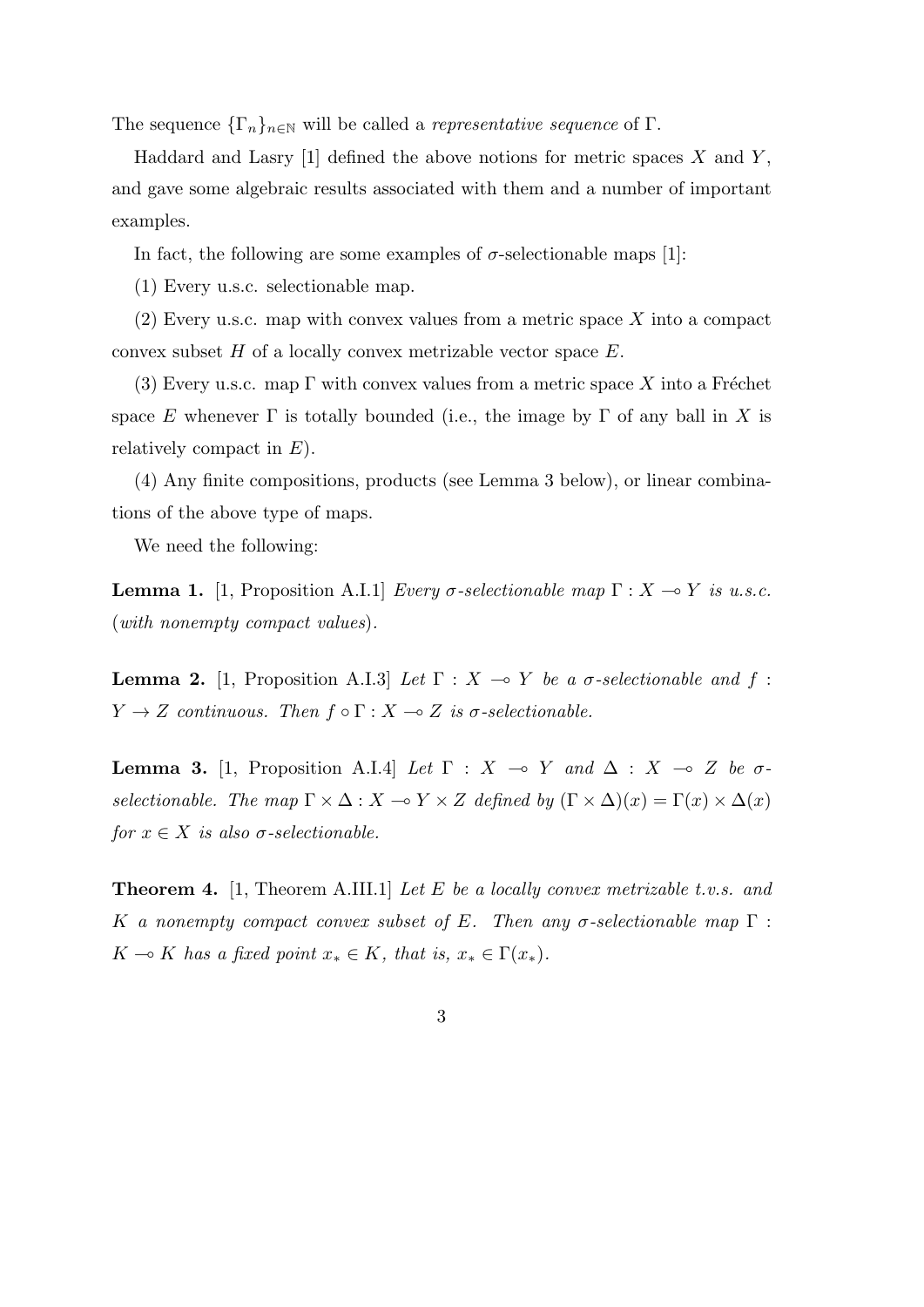#### 3. Main results

Our main aim in this paper is to show that Theorem 4 holds for a compact *σ*-selectionable map  $\Gamma : K \to K$ , where *K* is a nonempty convex subset of a t.v.s. *E* in a class larger than that of locally convex metrizable ones.

Let *X* be a convex subset of a t.v.s. *E*. A (finite dimensional) *polytope P* in *X* is the convex hull of a nonempty finite subset of *X*; or a nonempty compact convex subset of *X* contained in a finite dimensional subspace of *E*.

**Lemma 5.** *Let X be a nonempty convex subset of a t.v.s. E, P a polytope in X, and Y a topological space. Let*  $\Gamma : X \to Y$  *be*  $\sigma$ -selectionable and  $f : \Gamma(P) \to P$  *a continuous map. Then the composition*  $f \circ (\Gamma|_P) : P \to P$  *has a fixed point.* 

*Proof.* Since  $\Gamma|_P$  :  $P \to \Gamma(P)$  is  $\sigma$ -selectionable and  $f : \Gamma(P) \to P$  is continuous, by Lemma 2,  $f \circ (\Gamma|_P)$ :  $P \multimap P$  is σ-selectionable. Note that P is a nonempty compact convex subset of a finite dimensional subspace of *E*. Therefore, it follows from Theorem 4 that  $f \circ (\Gamma|_P)$  has a fixed point.

*Remark.* For the simplicity, we derived Lemma 5 from Theorem 4. However, we can give a direct proof of Lemma 5 by modifying that of Theorem 4.

A nonempty subset *X* of a t.v.s. *E* is said to be *admissible* (in the sense of Klee [3]) provided that, for every compact subset *K* of *X* and every neighborhood *V* of the origin 0 of *E*, there exists a continuous map  $h: K \to X$  such that  $x - h(x) \in V$ for all  $x \in K$  and  $h(K)$  is contained in a finite dimensional subspace *L* of *E*.

Note that every nonempty convex subset of a locally convex t.v.s. is admissible. Other examples of admissible t.v.s. are  $\ell^p$  and  $L^p(0,1)$  for  $0 < p < 1$ , the space  $S(0,1)$  of equivalence classes of measurable functions on [0, 1], the Hardy spaces  $H^p$  for  $0 < p < 1$ , certain Orlicz spaces, ultrabarrelled t.v.s. admitting Schauder basis, and others. Note also that any locally convex subset of an *F*-normable t.v.s. or any compact convex locally convex subset of a t.v.s. is admissible. For details, see Hadžić  $[2]$ , Weber  $[8]$ , and references therein.

The following is the main result of this paper.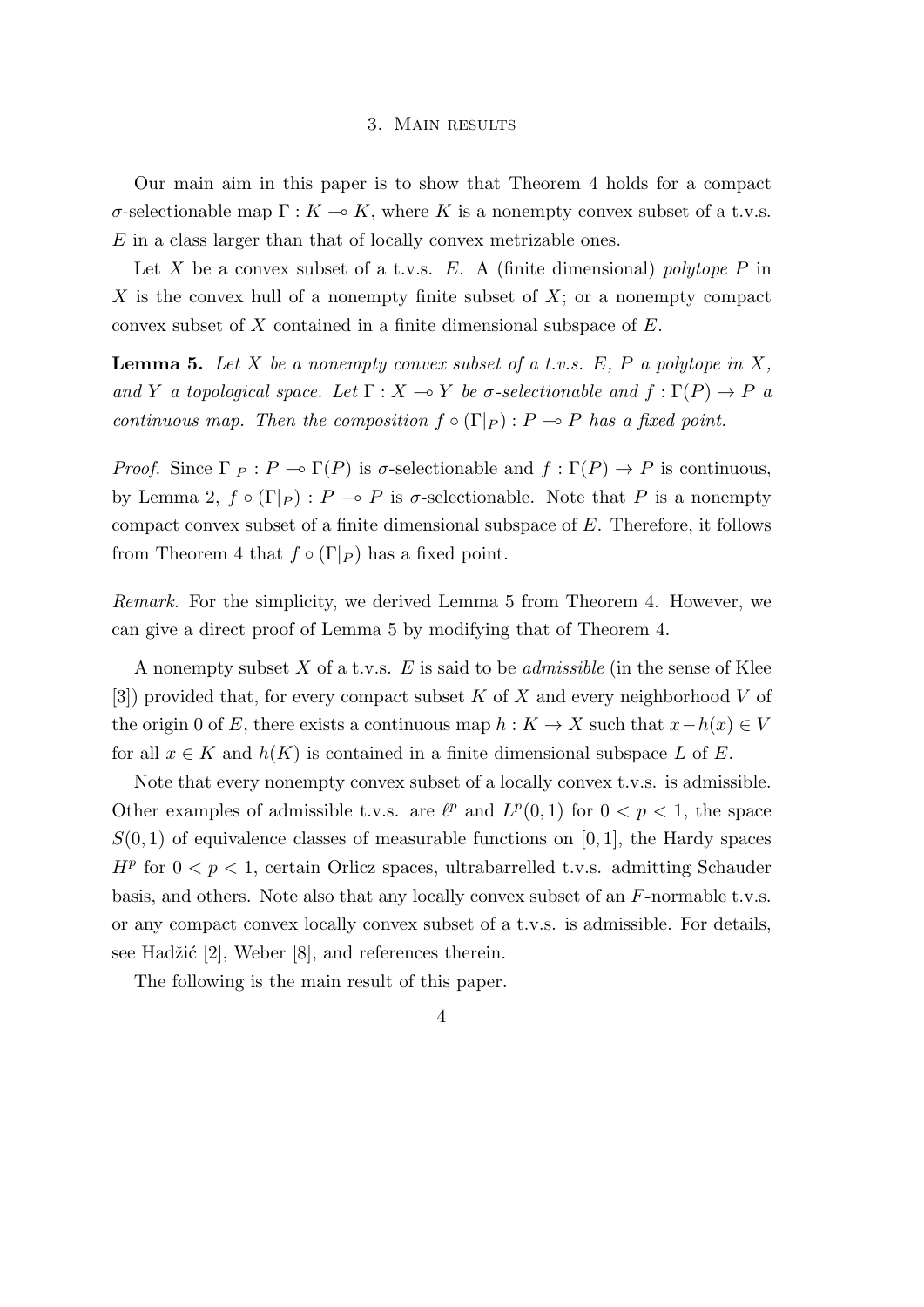**Theorem 6.** *Let E be a t.v.s. and X an admissible convex subset of E. Then any compact*  $\sigma$ -selectionable map  $\Gamma: X \to X$  has a fixed point.

*Proof.* By Lemma 1,  $\Gamma$  is a compact u.s.c. map with closed values, and hence  $\Gamma$ is closed. Let  $V$  be a fundamental system of neighborhoods of the origin 0 of  $E$ . Since  $\Gamma$  is closed and compact, it is sufficient to show that for any  $V \in V$ , there exists an  $x_V \in X$  such that  $(x_V + V) \cap \Gamma(x_V) \neq \emptyset$ .

Since  $\overline{\Gamma(X)}$  is a compact subset of the admissible subset *X*, there exist a continuous map  $h : \overline{\Gamma(X)} \to X$  and a finite dimensional subspace *L* of *E* such that  $x - h(x) \in V$  for all  $x \in \overline{\Gamma(X)}$  and  $h(\overline{\Gamma(X)}) \subset L \cap X$ . Let  $M := h(\overline{\Gamma(X)})$ . Then *M* is a compact subset of *L* and hence  $P := \text{co } M$  is a compact convex subset of  $L \cap X$ . Note that  $h: \Gamma(X) \to P$  and  $\Gamma|_P: P \to \Gamma(P) \subset \Gamma(X)$ . Hence  $(h|_{\Gamma(P)}) \circ (\Gamma|_P)$ : *P*  $\rightarrow$  *P*. Since  $\Gamma$  is *σ*-selectionable and  $f := h|_{\Gamma(P)} : \Gamma(P) \rightarrow P$  is continuous, by Lemma 5, their composition  $f \circ (\Gamma|_P) : P \to P$  has a fixed point  $x_V \in P$ ; that is,  $x_V \in (h \circ \Gamma)(x_V)$  and hence  $x_V = h(y)$  for some  $y \in \Gamma(x_V) \subset \overline{\Gamma(X)}$ . Since  $y - h(y) \in V$ , we have  $y \in h(y) + V = x_V + V$ . Therefore,  $(x_V + V) \cap \Gamma(x_V) \neq \emptyset$ . This completes our proof.

**Examples.** 1. Theorem 4 [1, Theorem A.III.1] is a particular form of Theorem 6 with respect to several aspects.

2.  $[1, Corollary A. III.1]$  is a particular form of Theorem 6 for a Fréchet space *E* and a closed convex subset *X* of *E*.

*Remark.* Recently the author introduced the class  $\mathfrak{B}(X, Y)$  of "better" admissible multimaps  $\Gamma : X \to Y$  [5]. The basic fixed point theorems for such class of multimaps were given in [5-7]. Lemma 5 shows that  $\Gamma \in \mathfrak{B}(X,Y)$  whenever  $\Gamma$ is  $\sigma$ -selectionable and hence Theorem 6 is a consequence of [6, Theorem 1] or [7, Corollary 1.1]. Moreover, note that [1, Corollaries A.III.2-4] are consequences of Theorem 6 and can be extended for the maps in  $\mathfrak{B}(H, E)$ .

The following collectively fixed point theorem is equivalent to Theorem 6: